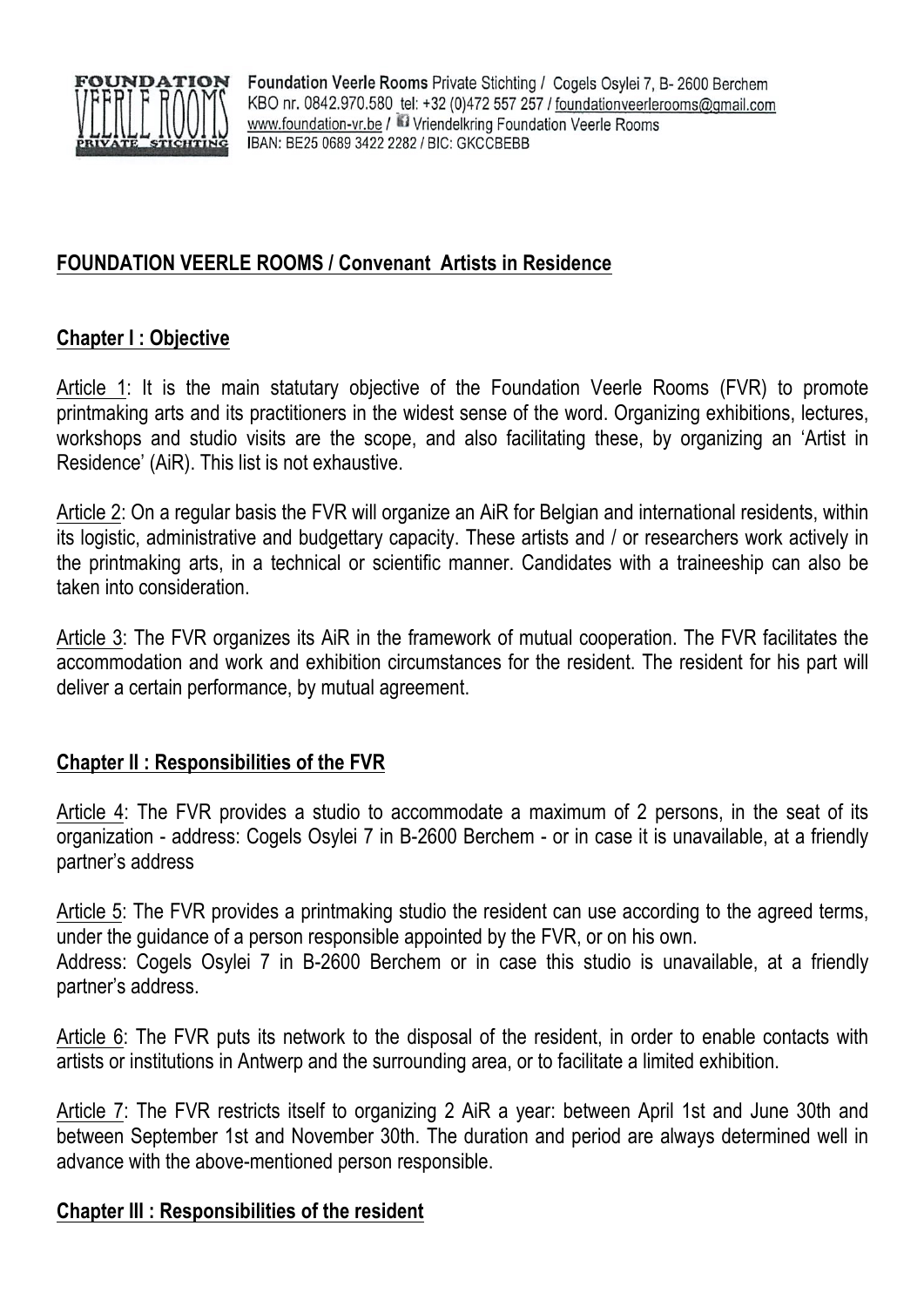Article 8: The resident is at least 18 years old at the moment of the residence and is experienced in the independent use of a printmaking studio as artist or teacher. The residents can also be accepted as candidates / printmakers in a traineeship.

Article 9: The resident is responsible for his / her transportation to the AiR accommodation. The residents are staying on a basis of self-catering. A "welcome package" will be provided.

Article 10: The resident bears the expenses of the material he / she needs for the work in the studio or for the buildup of the exhibition. However the FVR could help bargain over the prices / rent at local suppliers.

Article 11: The FVR organizes its AiR in the framework of mutual cooperation. The FVR facilitates the accommodation, work and exhibition circumstances for the resident.

- a. The resident will donate in return, in consideration with the FVR, prints that were created during the AiR or prints from his / her own property.
- b. If the resident does NOT donate an artistic compensation, he / she will be charged a higher accommodation fee.

Article 12: The resident will bear all responsibility for moral and material damage caused during his / her AiR stay and will take out his / her own insurance policy of third-party liability.

## **Chapter IV : Administrative agreements**

Article 13: The resident or his / her principal will bear the expenses of the AiR stay, unless a different decision was made in advance by the Board of the FVR.

He / she will provide his / her own necessary documents and permits to reside or work in Belgium. The FVR can – upon agreement – provide an official invitation to the residence. (f.i. to apply for a visa).

Artikel 14: According to the nature of the agreement for an AiR stay 3 accommodation fees are possible:

- a. An AiR stay WITH use of the studio and WITH an artistic compensation of the resident costs 45 €/day, 200 €/week or 700 €/month.
- b. An AiR stay WITH use of the studio but WITHOUT an artistic compensation of the resident costs 45 €/day, 250 €/week or 800 €/month.
- c. A second person to stay in AiR is requested to pay 15  $\epsilon$ /day.
- d. Weekly linen and towel changes are included.

Artikel 15: During the stay the FVR facilitates work and exhibition circumstances for the resident.

- a. Following these facilities the resident will donate the FVR 15% of his / her sales figure.
- b. The FVR itself will vouch for the organization of the exhibitions and/or workshops in favour of the resident and will recover the income of these activities. In exchange the FVR will pay the resident an agreed fee.

Article 16: Each stay as AiR must be requested by the applicant or his / her principal at least 6 months in advance through the secretariat of the FVR.